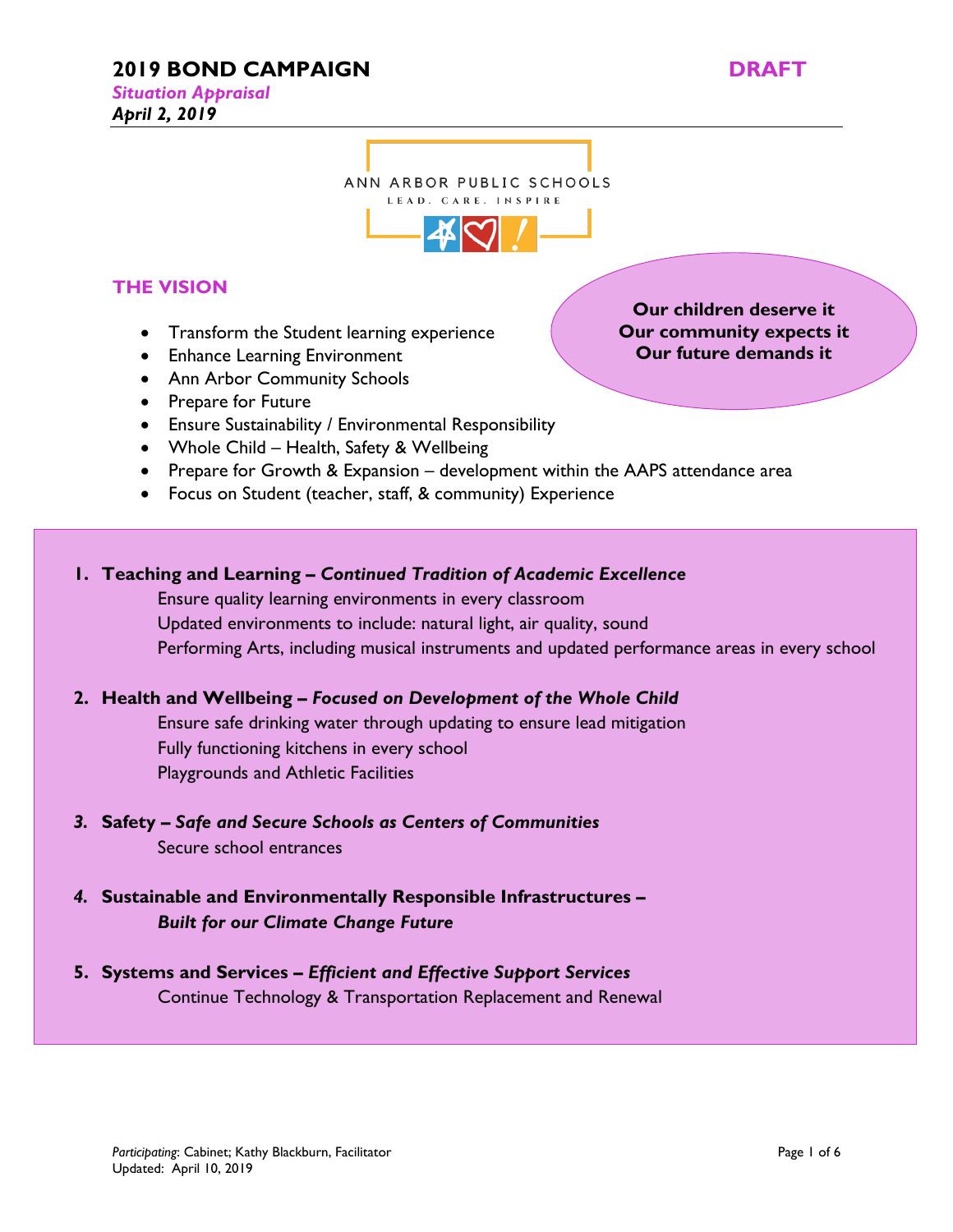

#### **PHASED WORK**

- o Pass Sinking Fund Increase, May 2016 to address infrastructure repairs & begin initial progress
- $\circ$  Commission External Review & Physical Needs Assessment of all AAPS properties Delivered December, 2018
- o Complete work on 2015 Bond musical instruments, playgrounds, busses, auditorium upgrades, etc.
- o AAPS Spring Community Tour, Share Sinking Fund Update and Preview 2019 Bond
- o Prepare for comprehensive Bond, 2019

## **NEXT STEPS**

- AAPS Spring Community Tour to update on Sinking Fund Update & Preview 2019 Bond o *What have we accomplished with the community investment from the Sinking Fund?*
- Summer Refinement of the Overall Package, including print materials, video, testimonials, FAQ, etc.
- Fall Campaign to Inform Community / Make the Ask

## **OBJECTIVES**

- Refine plan for Sinking Fund / 2019 Bond Information Campaign April/May/June, 2019
- Develop compelling reason the Why for this bond what makes it different from previous bonds?
- Build an overall vision for 2019 Bond
- Identify what we want to accomplish with bond (put "buckets" in goal language)
- Identify "lessons learned" from bond campaigns and their executions the last five years
- Initiate "opportunity analysis" on bond
	- o Likely causes of passage
	- o Promoting and capitalizing actions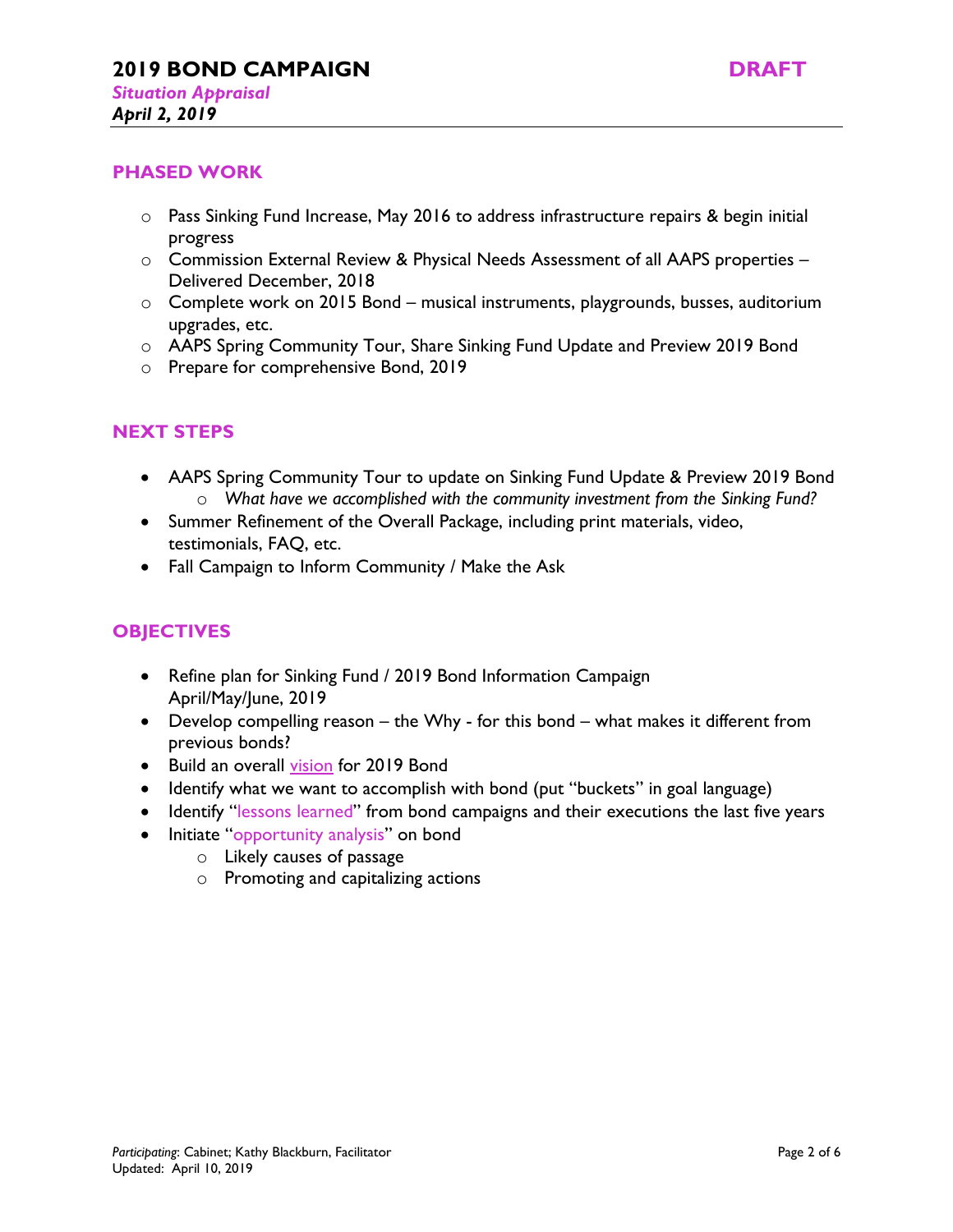## **COMPELLING NEED: The "Why"**

#### **Clarity of Purpose in a Vision for Transformation of Facilities**

- Importance of clarity around what every school will get ("general")
- Ensure there is something for every school community
	- o People's voices must be heard/valued
- Importance of External Assessment picture of overall facilities needs
- Need to emphasize "community" aspect schools are a community resource
- Will lead Forward with this 2019 Bond
- We will lead: Our identity is that we are the best!
- Theme: *We are Ann Arbor* has to resonate!
- Make shift to next generation of AAPS schools
- Safety is critical!
- Moving from "the fix" (Sinking Funds) to making school environments world class
- Emotionally healthy, safe environments for future generations
- Current school buildings built to last 30-40 years, not 60+ years as many of ours
- We have world-class teaching and learning, teachers, programming and curricula yet not first-class facilities
- Need space!
- Creating environmentally-friendly spaces
- Talk about education of the future; building environments for future
- School facilities are a community resource, and extend beyond school day
- Fixing infrastructure is not, of itself, a convincing selling point
	- o People are aware things need fixing
- Generations before us made significant sacrifices for AAPS to have current facilities
	- o Every generation owes it forward to the next
	- o This generation, we've not done so much (recession, etc.)

#### **Responsibility Theme**

- Ask is based on historical review of AAPS facilities
	- o Include stories, such as the Bach story
- Our responsibility as fiscal, community stewards to 'pay it forward' to the next generation
- Operating as good stewards of our school buildings is a community responsibility
- Before / After Photos of the Work Already Completed
- Show Successes
- Will Build on Prior Successes (Northside, Allen, Skyline)

## **A New Day Theme**

- Recognize tension and achieve balance between "sprinkle it around" strategy and a true comprehensive modernization approach
- Challenge: help constituents envision a future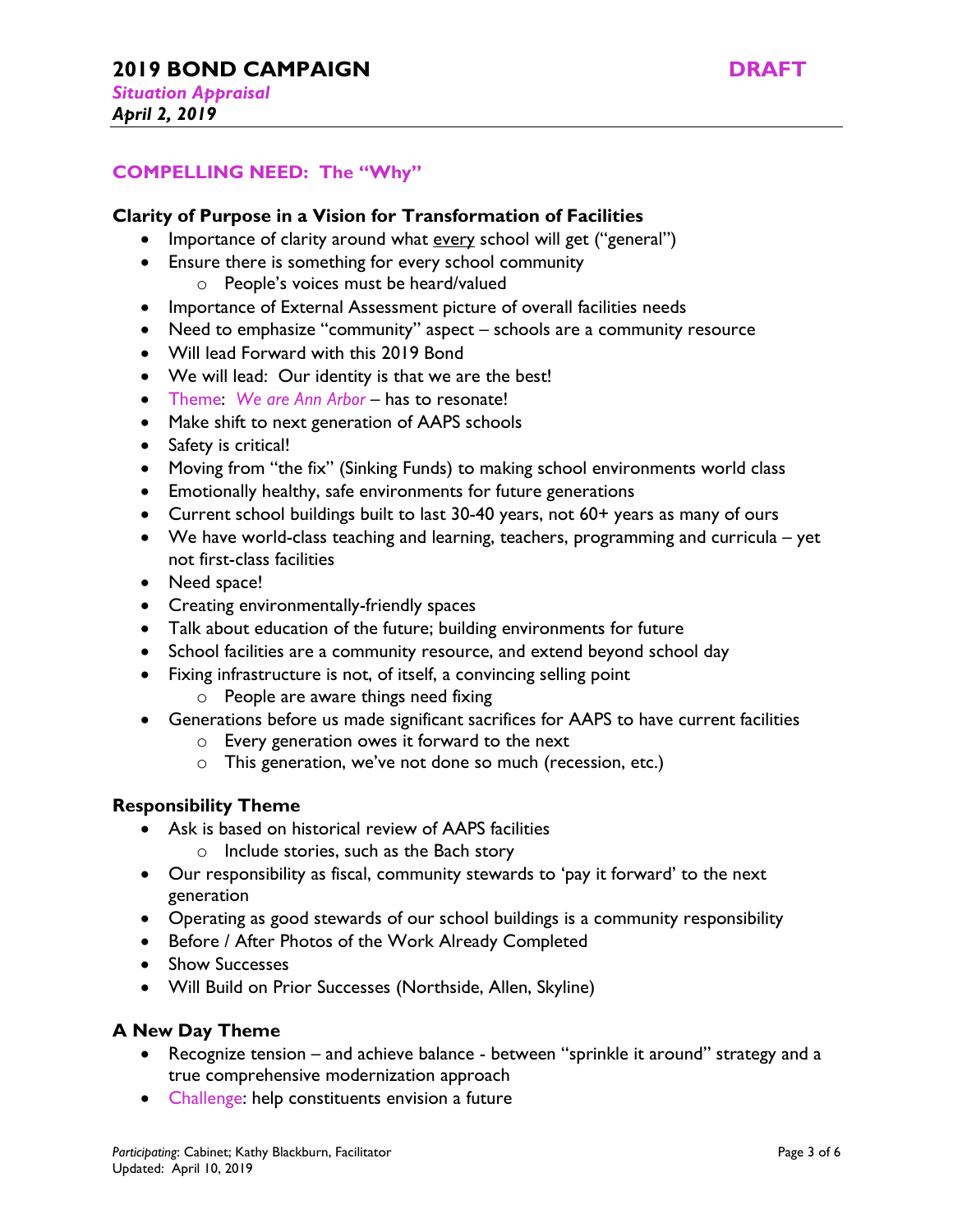# **2019 BOND CAMPAIGN DRAFT**

*Situation Appraisal* 



o Pictures are so important:

## **Ensuring Support**

- Essential to have Board support everyone in, no one out
- Engage district parent groups & community leaders
- Partnerships
- Important to consider impact on each stakeholder group
- Required engagement of school leaders ensure they are well-trained, that they have clarity and materials
- Students can be great advocates
- Importance of community engagement
	- o Those at ground level (school parents), athletic parents need to be advocates
- Need advocacy of key business leaders
- Real estate professionals
- Seniors and People without children in our district how to reach them
- Need answers to negative questions:
	- o Why sinking fund is being used appropriately, *but it's not enough*
- Success Strategy w/ outliers (10%) is to avoid a "No" campaign
- Need to talk about community use: inside & outside
	- o Did you know…
- Investing in schools and properties
- How to connect this to mental health
- Important to map out which district systems are involved in planning & implementation
	- o An Implementation 'playbook'
- After passing, must regularly update Board and community on our progress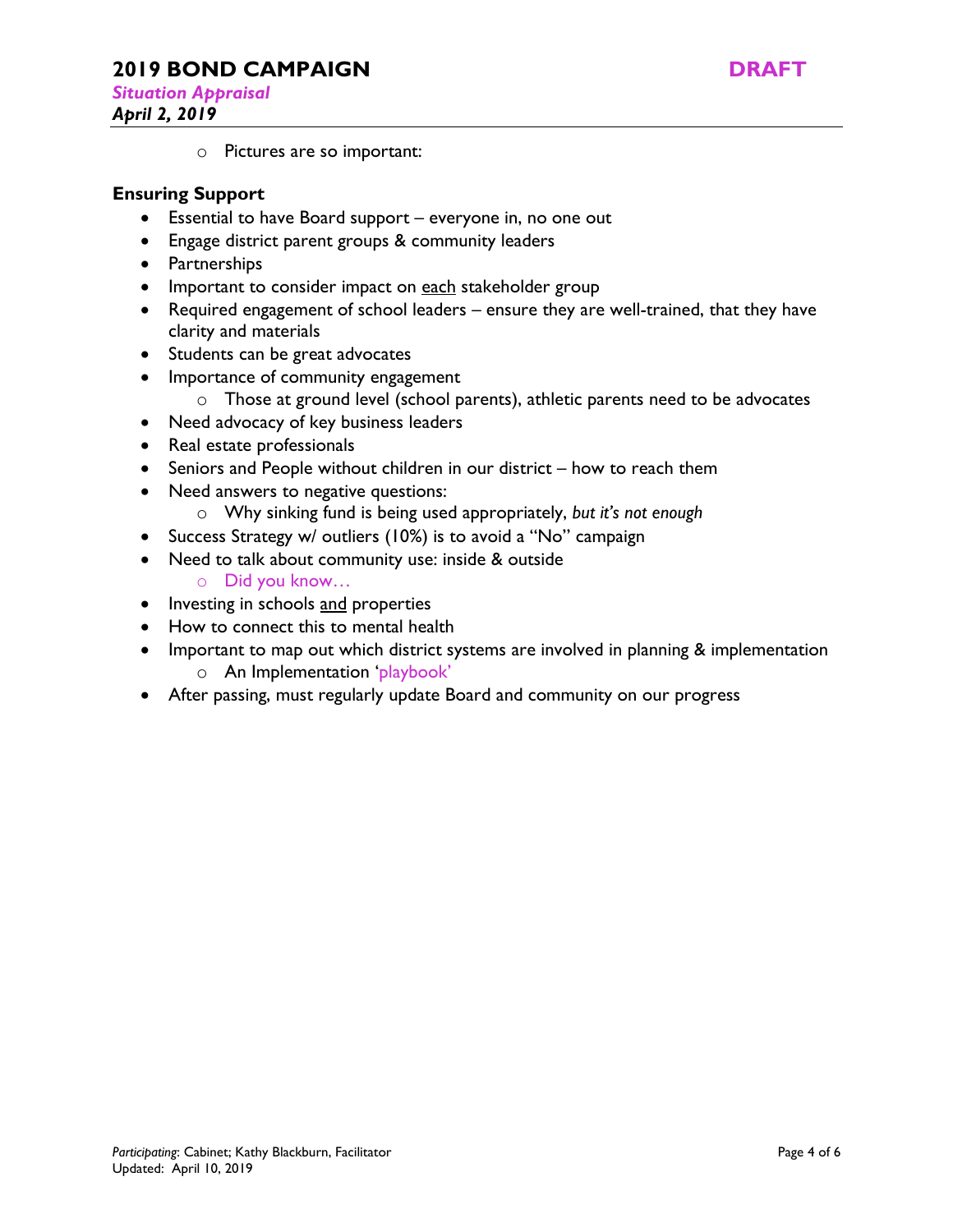*April 2, 2019* 

# **2019 Bond Campaign Vision and Buckets**

**<u>Vision</u>**: To transform the student learning experience with environmentally sustainable schools designed to meet the educational demands, health, safety and wellbeing needs of current and future generations.

## **1. Teaching and Learning-** *Continued Tradition of Academic Excellence*

- Support flexible and engaging learning environments that promote collaboration, hands-on, inquiry-based learning, whole and small group instruction, and appropriate accommodations for all students
- Expand opportunities for applied learning such as CTE, coding, and robotics
- Learning spaces designed to enable instruction and program integrity for students with special needs
- Infrastructure to support blended and online virtual learning
- Create learning spaces that enable co-teaching between core classroom teachers and support staff for a vibrant and effective Multi-tiered system of support.
- Infrastructure to support diverse educational models including online virtual learning, adult learning, community college, and other partnerships
- Provide additional space in schools, particularly elementary schools that are at or near capacity, to maintain class sizes for an effective teaching and learning environment

## **2. Health and Wellbeing -** *Focused on Development of the Whole Child*

- Create optimized learning environments based on best-practice and research to utilize natural and artificial light, ensure fresh air free from pollutants, maintain classroom temperature, and acoustics for maximum cognitive function and productivity.
- Expand and renovate elementary and middle school kitchens to allow healthy "scratch" cooking and more variety
- Improve dining environments (multi-purpose rooms and cafeterias) with better lighting, enhanced equipment for line flow, and other improvements
- Support construction and maintenance of school gardens, greenhouses, and hoop houses
- Ensure adequate space for emergency food programs
- Ensure adequate clinic and office space for nurses, social workers, and counselors
- Repair/replace elementary "black top" spaces and basketball hoops
- Repair and modernize indoor and outdoor athletic facilities, renovating and expanding where needed